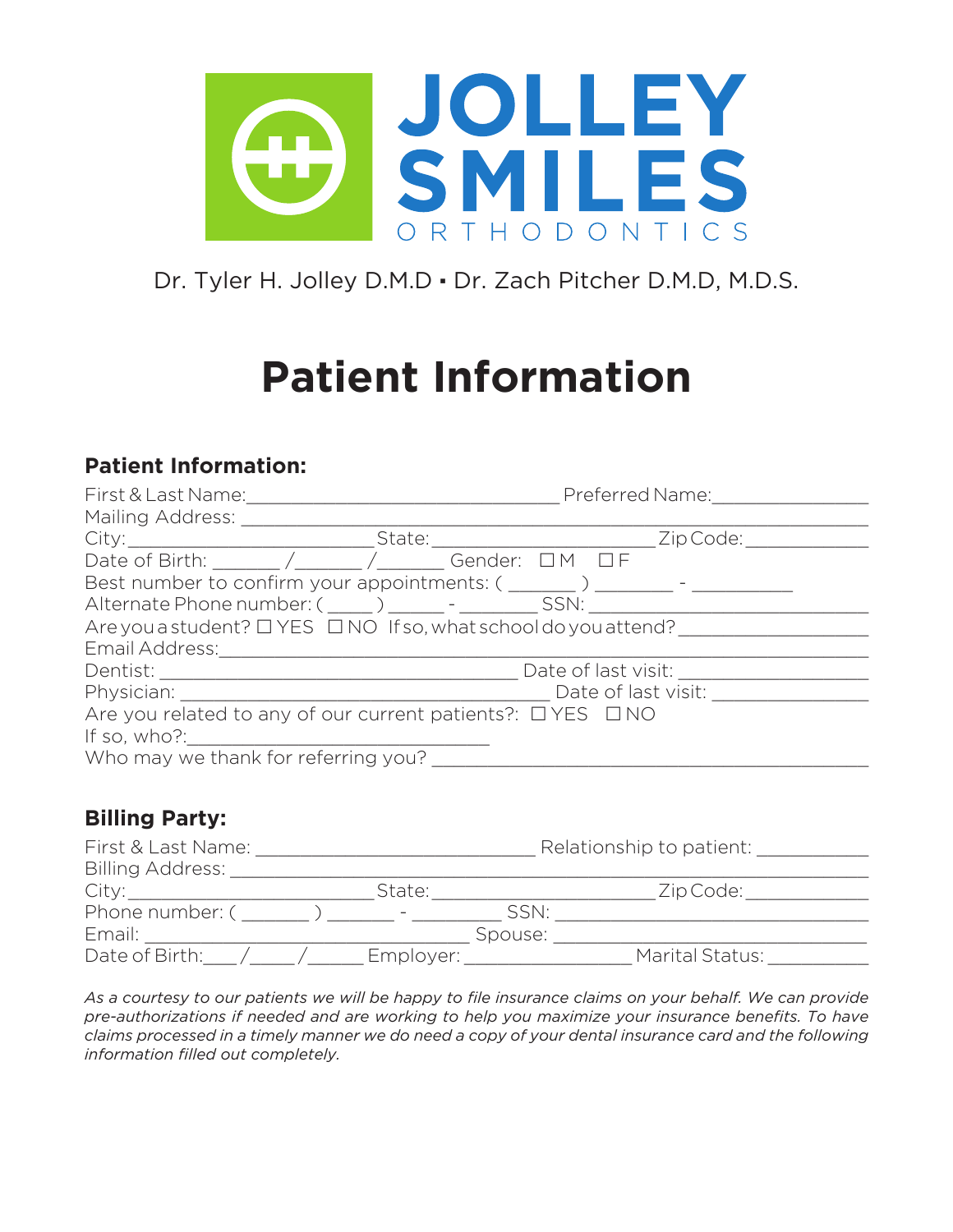## **Insurance Information:**

| Do you have dental insurance? $\Box$ YES                                                |            | $\Box$ NO               |  |
|-----------------------------------------------------------------------------------------|------------|-------------------------|--|
| Insurance Company Name: 1986                                                            |            |                         |  |
| Policy ID Number: _______________________________Group Number: _________________        |            |                         |  |
|                                                                                         |            |                         |  |
| Is it an employer plan? $\Box$ YES                                                      | <b>INO</b> |                         |  |
|                                                                                         |            |                         |  |
|                                                                                         |            |                         |  |
|                                                                                         |            | State: <u>Zip Code:</u> |  |
| Employer phone number: $($ ________ ) ________ -                                        |            |                         |  |
| Subscriber First and Last Name:                                                         |            |                         |  |
| Relationship to patient: ______________________ Date of Birth: __________ SSN:_________ |            |                         |  |
| Address (if different from billing party):                                              |            |                         |  |
|                                                                                         |            | State: Zip Code:        |  |
| Phone Number: ( )                                                                       |            |                         |  |

## **Check the box if you have, or if you have ever had, any of the following:**

- $\square$  Birth Defects or hereditary problems
- $\square$  Bone fractures, any major accidents
- $\square$  Rheumatoid or arthritic conditions
- $\square$  Endocrine or thyroid problems
- □ Kidney Problems
- $\square$  Tired Easily
- □ Chest Pain, shortness of breath or swelling ankles
- $\square$  Cardiovascular problems (heart trouble, heart attack, angina, coronary insufficiency, arteriosclerosis, stroke, inborn heart defects, heart murmur or rheumatic heart disease)
- $\square$  Frequent headaches, colds, sore throats
- $\square$  Eye, ear, nose, or throat condition
- $\square$  Hayfever, asthma, sinus trouble or hives
- □ Tonsil or adenoid conditions
- □ Osteoporosis
- $\square$  Mental health disturbance or depression
- $\square$  Vision, hearing, tasting, or speech difficulties

\_\_\_\_\_\_\_\_\_\_\_\_\_\_\_\_\_\_\_\_\_\_\_\_\_\_\_\_\_\_\_\_\_\_\_\_\_\_\_\_ \_\_\_\_\_\_\_\_\_\_\_\_\_\_\_\_\_\_\_\_\_\_\_\_\_\_\_\_\_\_\_\_\_\_\_\_\_\_\_\_ \_\_\_\_\_\_\_\_\_\_\_\_\_\_\_\_\_\_\_\_\_\_\_\_\_\_\_\_\_\_\_\_\_\_\_\_\_\_\_\_

#### **Allergies or reactions to any of the following:**

- $\square$  Metals (Jewelry, clothing snaps)
- $\square$  Latex (Gloves, balloons)
- $\square$  Vinyl
- □ Acrylic
- □ Other Substances (specify) \_\_\_\_\_\_
- $\square$  Rapid weight loss, poor appetite
- $\square$  History of eating disorder (anorexia, bulimia)
- $\square$  Excessive bleeding or bruising
- tendency, anemia or bleeding disorder
- □ High or low blood pressure
- $\square$  Diabetes
- $\square$  Cancer, tumor, radiation treatment or chemotherapy
- $\square$  Stomach ulcer or hyperacidity
- $\square$  Skin disorder
- £ Polio, mononucleosis, tuberculosis, pneumonia
- $\square$  Problems of the immune system
- $\square$  AIDS or HIV positive
- $\square$  Hepatitis, jaundice, or liver problems
- □ Fainting spells, seizures, epilepsy or neurological problems
- □ Substance abuse problem
- $\Box$  Chew or smoke tobacco

#### **Women Only:**

- $\square$  Are you pregnant?
- $\square$  Are you currently taking birth control?

\_\_\_\_\_\_\_\_\_\_\_\_\_\_\_\_\_\_\_\_\_\_\_\_\_\_\_\_\_\_\_\_\_\_\_\_\_\_\_\_ \_\_\_\_\_\_\_\_\_\_\_\_\_\_\_\_\_\_\_\_\_\_\_\_\_\_\_\_\_\_\_\_\_\_\_\_\_\_\_ \_\_\_\_\_\_\_\_\_\_\_\_\_\_\_\_\_\_\_\_\_\_\_\_\_\_\_\_\_\_\_\_\_\_\_\_\_\_\_

#### **Are you taking medication, dietary supplements, herbal medications or non-prescription medicine?**

If so, please list: